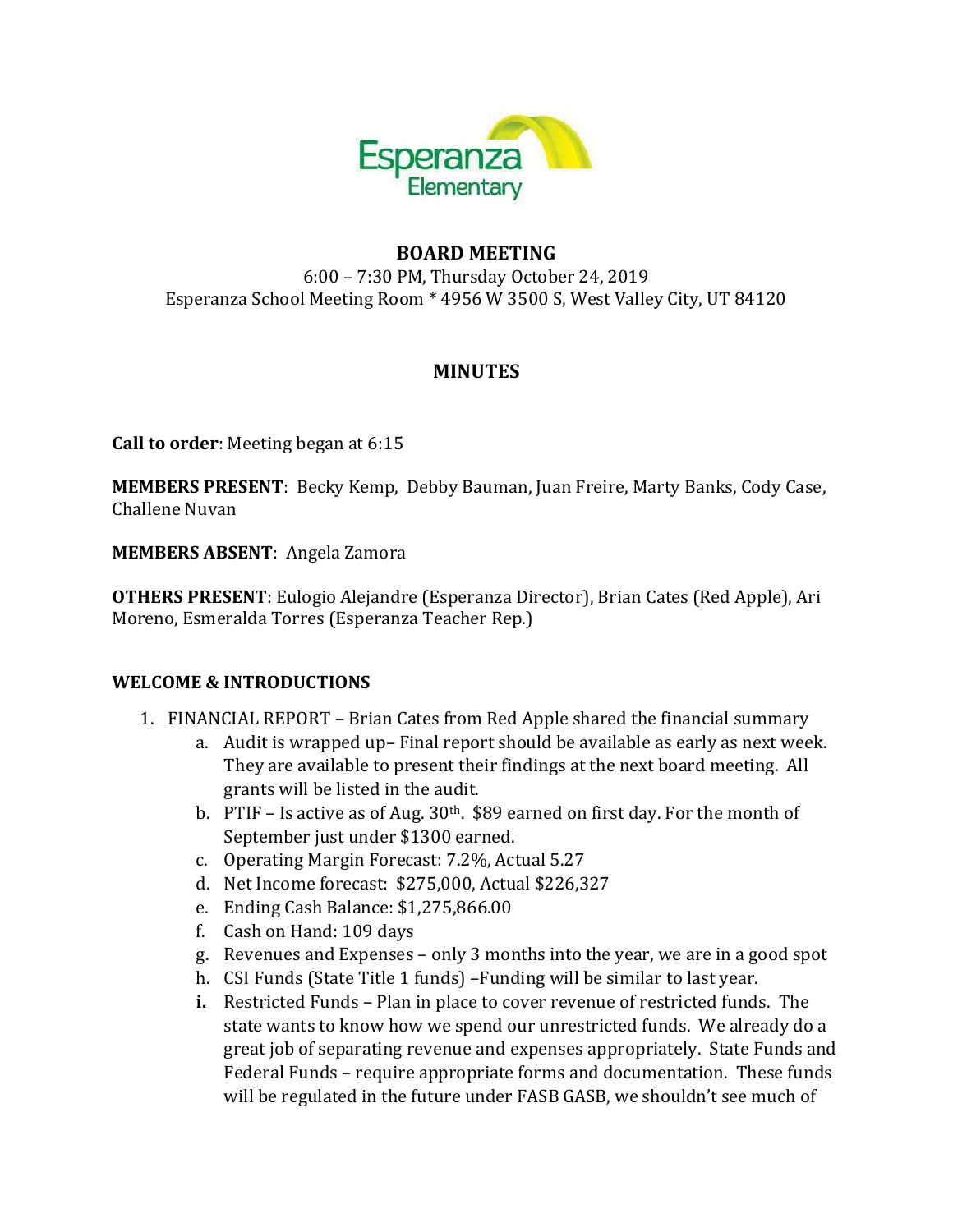change in the future. Recommend looking at all funds at the end of the fiscal year in June.

**j.** Recommend that board members read the email that was sent out about the AISU incident last month, along with the email Brian Cates sent today. This email is a response from Jeff Hurst with answers to our questions about Esperanza's coverage, limits, and overall umbrella. AISU was an extreme situation. If you have any questions you can reach out to Jeff Hurst directly.

# **ACTION ITEM(S) –**

- 1. Minutes from September 26, 2019 Board Meeting minutes Approved.
- 2. Review Intent to purchase letter from Shopko Eulogio will reach out to lessor, to ask more questions about easement, and our rights to build on the property, and CC Marty on all communications.
- 3. Review resume of new member Sen Phil Shumway Executive Director, and CFO experience, he would be a great addition. Board recommends Mr. Shumway come to our next board meeting and complete all paperwork, to include finger prints.

## **COMMITTEE DISCUSSION** – Deferred for November

- 1. Governance
- 2. Finance
- 3. Academic/Cultural
- 4. Charter Minute

## **DISCUSSION/INFORMATION ITEMS**

- 1. Executive Director/Principal Report
	- a. Assessment Update:
		- i. Testing
			- 1. DIBELs in Spanish, Red is decreasing, and Green is increasing. Huge growth. DIBELs in English we now have a large number of students in Blue (above average). School wide, 50% of the students are in green and blue.
			- 2. iReady Math by grade the older students have much higher scores, those students have been at Esperanza the longest. The teachers are assessed by growth and progress of at least 60% of the class, not by the number of students at/above grade level.
		- ii. Uniform Growth Goal State requires 60% of students show well above typical growth. Esperanza is at 63%. Highest growth in one classroom 78% (+18% over state goal), Lowest 48%.